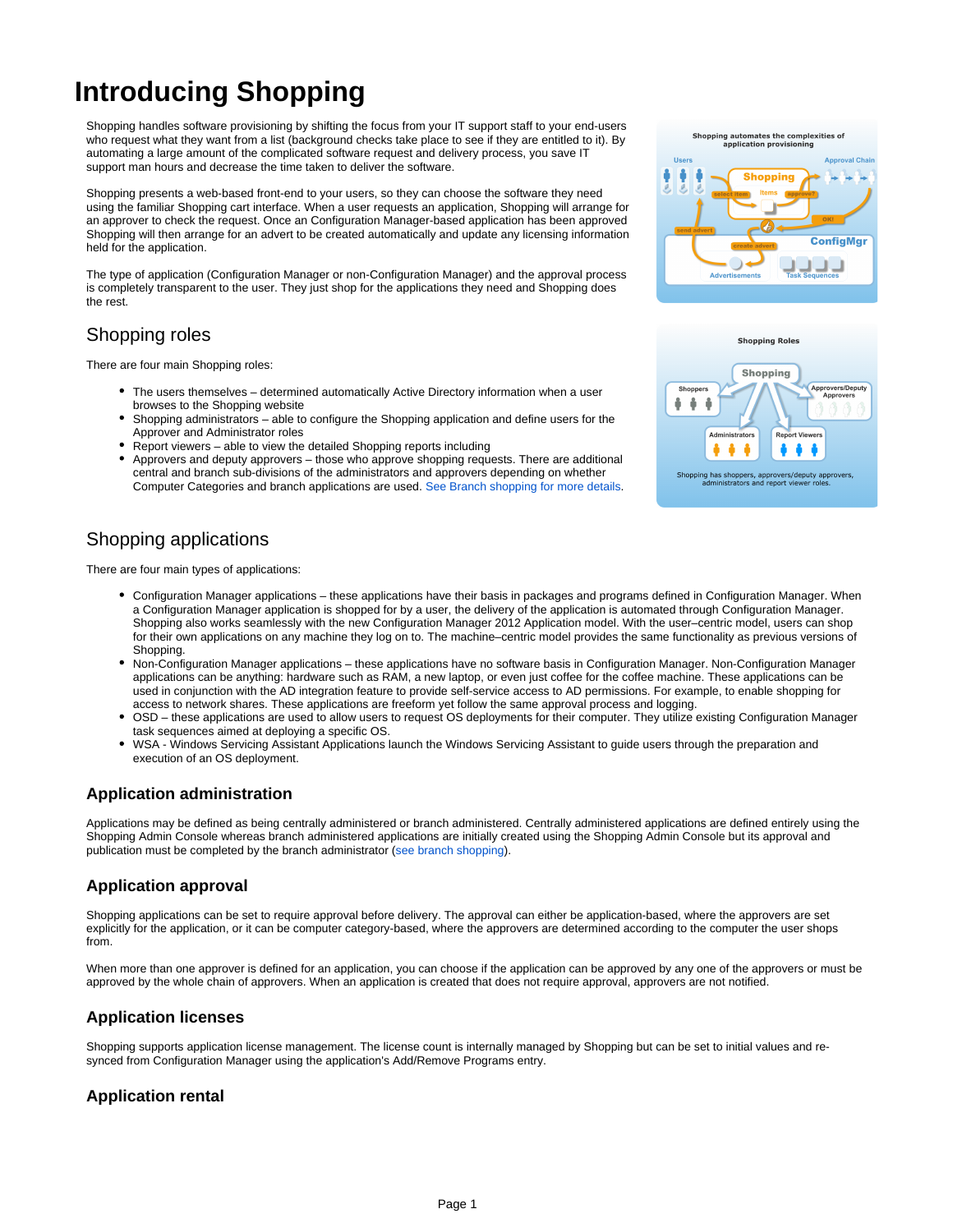Shopping supports application rental from initial request through to automatic uninstallation once the rental period is finished. Users are able to request extension periods and the whole process is subject to the normal approval process. Application rental is only available for [Configuration](https://help.1e.com/display/SHP56/Managing+Configuration+Manager+applications)  [Manager applications](https://help.1e.com/display/SHP56/Managing+Configuration+Manager+applications) or non-Configuration Manager Applications that are related to [AD group membership rental](https://help.1e.com/display/SHP56/AD+group+membership+rental).

#### **Application costs**

There is an optional cost attribute associated with an application, if the cost is set it will be visible to both the user and the approver. The cost is displayed in the currency set on the Shopping Central server.

# Self-service OS Deployment

Shopping provides a number of options to enable your users to self-serve OS upgrades, OS refreshes (aka wipe and load) and PC replacements. Refer to [Self-service Operating System deployment](https://help.1e.com/display/SHP56/Self-service+Operating+System+deployment) for a summary of the options with links to more detailed documentation on how to implement them.

# Organising applications

There are two methods for organising applications in terms of their display and their approval that also determine whether an application is available to a particular user on a particular computer.

#### **What the user sees**

When a user logs on to a particular computer, what they see is defined by a combination of the User Categories (defining the availability to the user) and the Computer Categories (availability for the computer).

User Categories lets you group applications for presentation in the Shopping Web interface. You can create User Categories that are visible to all users or you can determine which users can see the category based on their AD credentials. There is a special category called Miscellaneous which is a catchall for any application that is not explicitly associated with any user-defined User Categories. This Shopping defined category is visible to all users.

Computer Categories enables you to tailor application approval and availability according to a computer's AD entry, AD group membership or OU membership. The Shopping administrator first creates a Computer Category, selecting computers to associate with it.

When using centrally administrated applications, the Shopping administrator defines a pool of central approvers that is associated with the computer category. When a centrally administrated application is configured to use computer category approval and associated with the Computer Category, the approvers for the application are selected from its pool of central approvers.

When using branch administrated applications, the Shopping administrator associates branch administrators with the computer category. It then becomes the responsibility of the branch administrator to maintain the pool of local branch approvers. The branch administrator also defines whether a particular branch administrated application is made available to branch users and selects branch approvers associated with the application.

Finally, when a user requests a particular computer category application from a particular computer, the approvers associated with the application via the computer category are used. This enables location-based approval systems to be easily set up. For example, in an enterprise with divisions in the UK and the USA, two AD Computer Groups could be defined: one for computers in the UK and another for computers in the USA.

Then in Shopping, one computer category could be created to associate the UK Computer Group with UK-based approvers and another to associate the USA computer group with USA-based approvers. Shopping applications could then be published to the Computer Categories and approvers selected for the application in each category. When a user requests one of these applications on a UK machine, approval is sought from a UK approver and from a US machine, US approval.

# <span id="page-1-0"></span>Branch shopping

Branch shopping provides a mechanism where specific branch administered applications have their approval and publication defined by specific branch administrators associated with a particular Computer Category.

Branch administered applications are defined by a central administrator. When they are set to use branch administration, it is the branch administrators that complete the application definition by determining the branch application's approval and whether or not it is published, thereby appearing to users on the branch. Once the approval and publication for a branch application is completed, it behaves and appears like any other Shopping application.

Central and branch administrators can also:

- Shop for other machines
- Copy applications between machines
- Re-install applications on machines after a rebuild
- Uninstall applications from machines, schedule uninstalls or modify scheduled uninstalls
- Running diagnostics on Shopping applications and view the its log file

There are two sub-types of the standard roles that support branch shopping, namely Branch administrators and Branch approvers.

Branch administrators always act as deputy approvers for any branch application shopped for on the branch and can do the following in the Shopping Web Console:

Have all privileges of a central administrator when using the Shopping Web Console except that all activities and configurations are restricted to the computers defined in the Computer Category